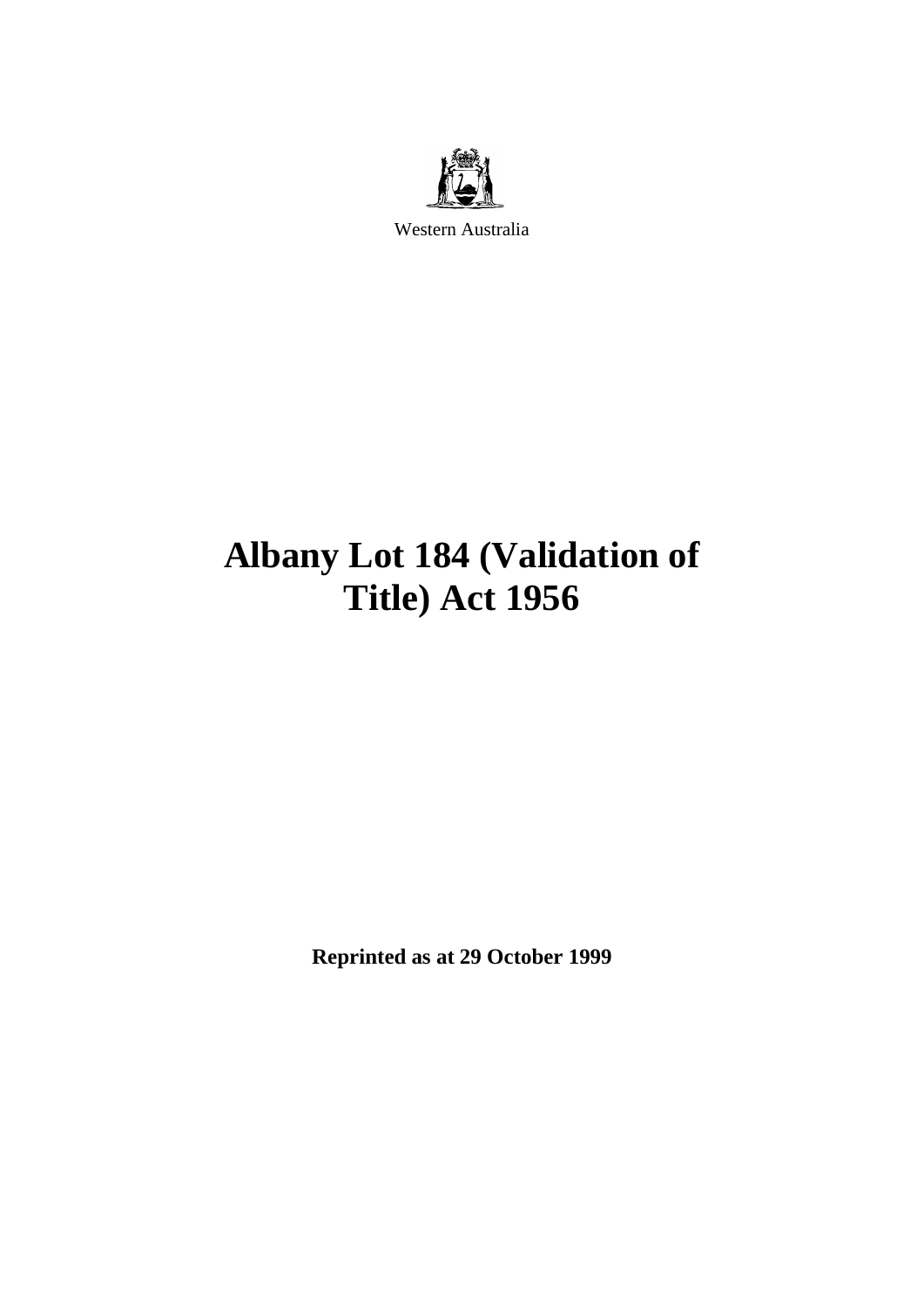#### **Guide for using this reprint**

#### *What the reprint includes*



#### *Endnotes, Compilation table, and Table of provisions that have not come into operation*

- 1. Details about the original Act and legislation that has amended its text are shown in the Compilation table in endnote 1, at the back of the reprint. The table also shows any previous reprint.
- 2. Validation, transitional, savings, or other provisions identified in the Compilation table may be important. The table may refer to another endnote setting out the text of these provisions in full.
- 3. A table of provisions that have not come into operation, to be found in endnote 1a if it is needed, lists any provisions of the Act being reprinted that have not come into operation and any amendments that have not come into operation. The full text is set out in another endnote that is referred to in the table.

#### *Notes amongst text (italicised and within square brackets)*

1. If the reprint includes a section that was inserted, or has been amended, since the Act being reprinted was passed, editorial notes at the foot of the section give some history of how the section came to be as it is. If the section replaced an earlier section, no history of the earlier section is given (the full history of the Act is in the Compilation table).

Notes of this kind may also be at the foot of Schedules or headings.

- 2. The other kind of editorial note shows something has been —
- removed (because it was repealed or deleted from the law); or
- omitted under the *Reprints Act 1984* s. 7(4) (because, although still technically part of the text, it no longer has any effect).

The text of anything removed or omitted can be found in an earlier reprint (if there is one) or one of the written laws identified in the Compilation table.

#### *Reprint numbering and date*

- 1. The reprint number (in the footer of each page of the document) shows how many times the Act has been reprinted. For example, numbering a reprint as "Reprint 3" would mean that the reprint was the  $3<sup>rd</sup>$  reprint since the Act was passed. Reprint numbering was implemented as from 1 January 2003.
- 2. The information in the reprint is current on the date shown as the date as at which the Act is reprinted. That date is not the date when the reprint was published by the State Law Publisher and it is probably not the date when the most recent amendment had effect.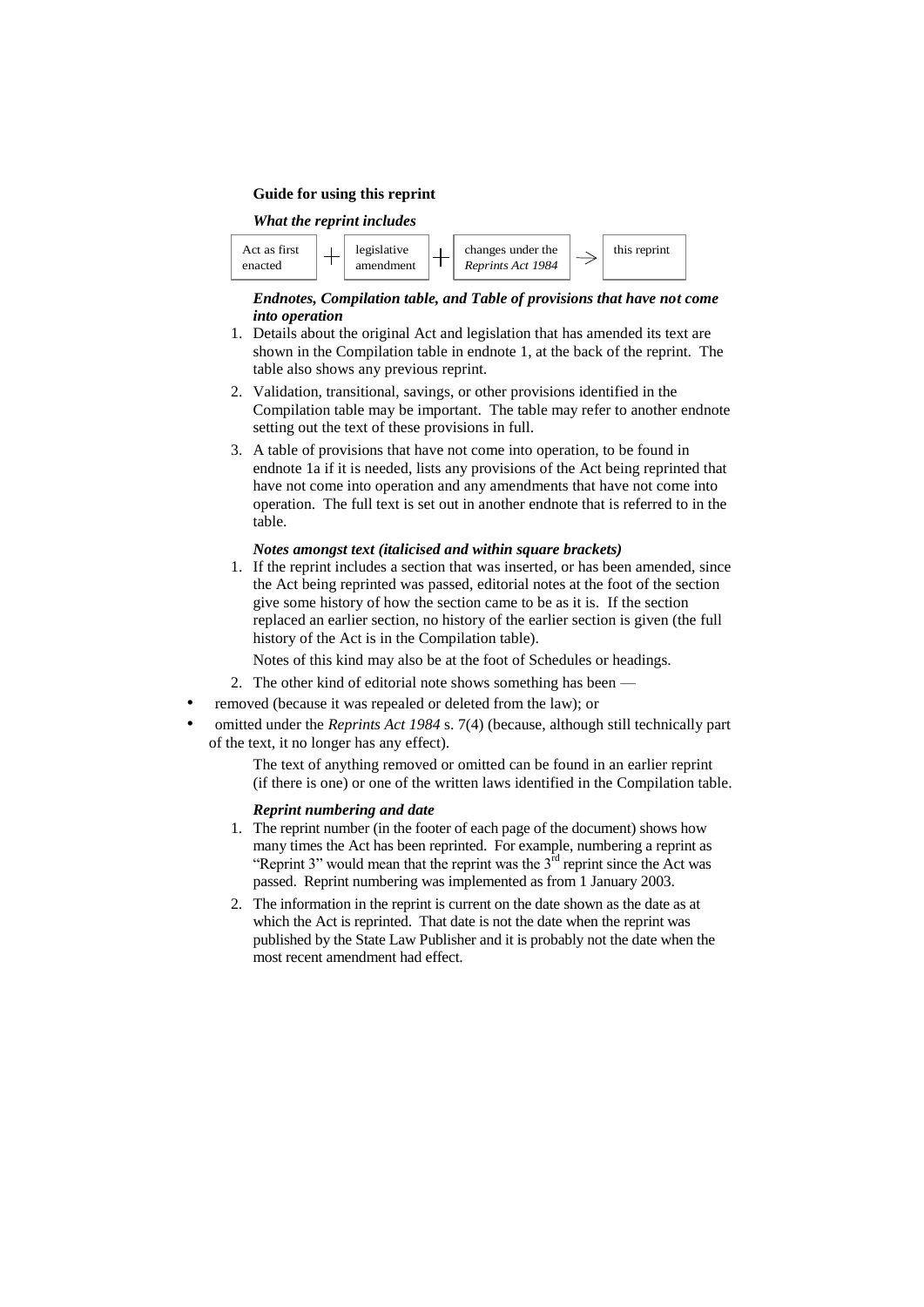**Reprinted under the**  *Reprints Act 1984* **as at 5 October 1999**

Western Australia

# **Albany Lot 184 (Validation of Title) Act 1956**

# **CONTENTS**

| -1. | Short title                                                                    |               |
|-----|--------------------------------------------------------------------------------|---------------|
| 2.  | Validation of title of Robert Muir as owner in fee<br>simple of Albany Lot 184 | $\mathcal{D}$ |
|     | <b>Notes</b>                                                                   |               |
|     | Compilation table                                                              |               |

Reprint 1 page i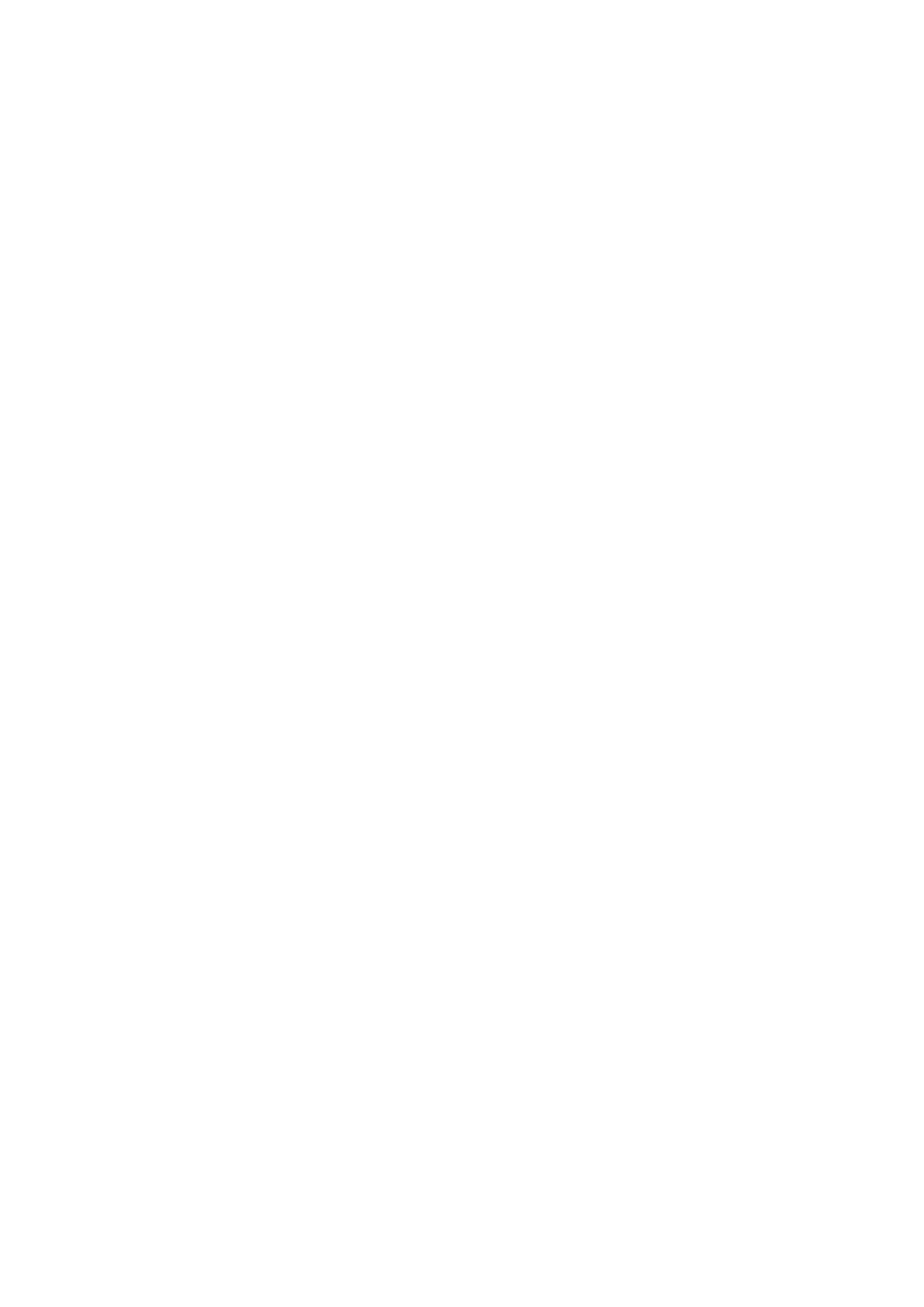

**Reprinted under the**  *Reprints Act 1984* **as at 5 October 1999**

Western Australia

# **Albany Lot 184 (Validation of Title) Act 1956**

**An Act to validate the sale for non-payment of rates of Albany Lot 184 by the Municipality of Albany to Robert Muir as evidenced by certificate of sale dated 28 January 1874 registered in the Office of the Registrar of Deeds in Book VII. No. 1376, and to remove any doubts as to the nature or interest purchased by the said Robert Muir in that lot at the sale.** 

Whereas from the records of the Department of Lands it appears that the land known as Albany Lot 184 was purchased from the Crown by one A. B. Bain on 15 November 1854; and whereas a certificate dated 28 January 1874 of the sale of that lot for non-payment of rates purporting to be under and by virtue of the provisions of *The Municipal Institutions' Act 1871*, as then in force, was given to one Robert Muir by Sir Thomas Cockburn Campbell, then Chairman for the time being of the Municipality of Albany; and whereas that certificate was registered in the Office of the Registrar of Deeds in Book VII., No. 1376, in accordance with the provisions as then in force of section 54 of that Act; and whereas that lot has, since the sale referred to, been continuously used, possessed and held as of an estate in fee simple by the said Robert Muir and his successors in title; and whereas, there being no record of a Crown grant having been issued in respect of the lot, some doubt exists as to the validity of the sale by the Municipality of Albany and as to the nature of the estate or interest which was purchased by Robert Muir in that lot at the sale; and whereas the successors in title of Robert Muir are desirous of perfecting their title

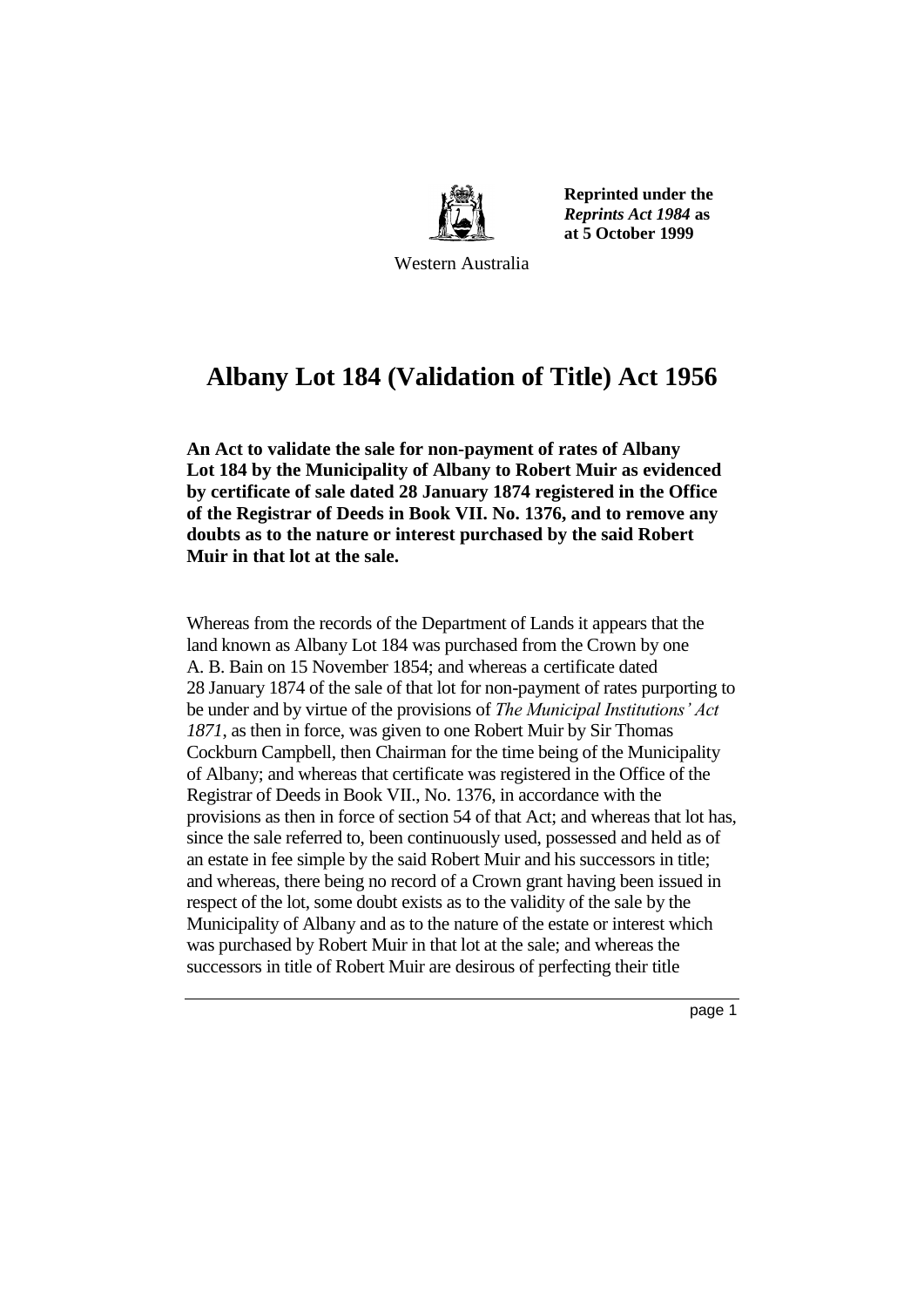thereto: Be it therefore enacted by the Queen's Most Excellent Majesty, by and with the advice and consent of the Legislative Council and the Legislative Assembly of Western Australia, in this present Parliament assembled, and by the authority of the same, as follows: —

# **1. Short title**

This Act may be cited as the *Albany Lot 184 (Validation of Title) Act 1956 <sup>1</sup>* .

# **2. Validation of title of Robert Muir as owner in fee simple of Albany Lot 184**

For the purpose of resolving any doubts that may exist as to the validity of the sale of the land known as Albany Lot 184 by the Municipality of Albany to Robert Muir as is evidenced by the certificate of sale dated 28 January 1874 registered in the Office of the Registrar of Deeds, in Book VII., No. 1376, and as to the nature of the estate or interest purchased in that lot by Robert Muir at the sale, that sale shall be regarded for all purposes

> as a valid sale to the said Robert Muir of an estate in fee simple in the said lot freed and discharged from all claims and encumbrances as against him as purchaser subject to the exceptions, if any, mentioned in the certificate of sale referred to,

as though the land had been validly alienated from the Crown prior to that sale and a Crown grant in respect thereof had been lawfully issued to the grantee subject expressly to the reservation to the Crown of all mines of gold, silver, and other precious metals in or under the land, with full liberty to the Crown and to any person or persons authorised by, or acting on behalf of, the Crown at all times to search and dig for, and carry away the same, and for that purpose to enter upon the land or any part thereof.

page 2

**s. 1**